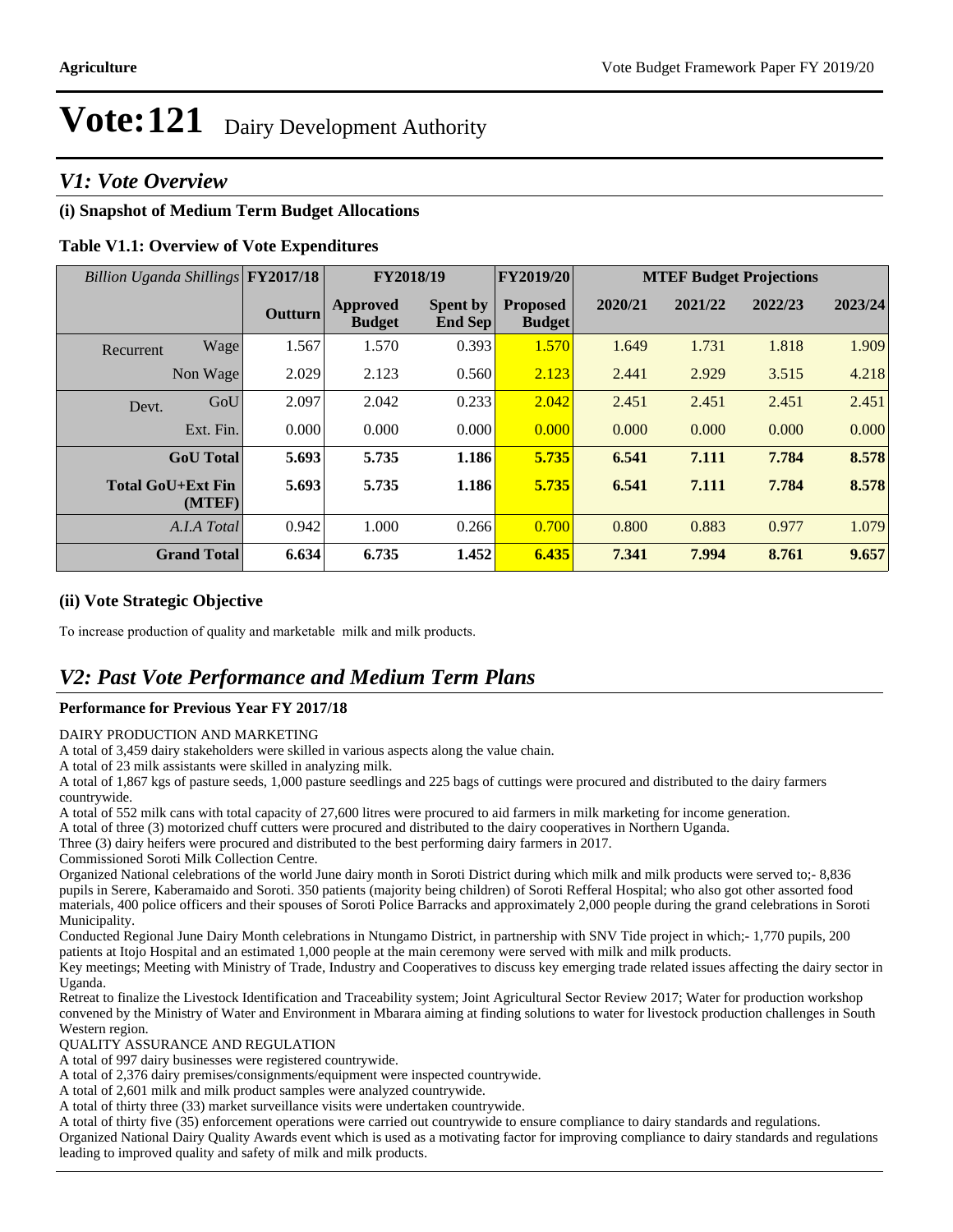A total of 5 milk collection centres were assessed on the readiness to test run the Quality Based Milk Payment System (QBMPS) in South Western region.

Held a meeting with dairy processors, SNV and milk collection centre under the pilot QBMPS about operationalization of Quality Based Milk Payment System. Sensitized dairy stakeholders on dairy standards and regulations during the power of milk exhibition at Igongo Cultural Center. Key meetings/workshops attended/held; Two (2) high level meetings with stakeholders like KCCA t discuss raw milk quality in the city. Attended a regional fermented foods for health symposium in which dairy products (probiotic yoghurt) was among the foods discussed and it attracted participants from Tanzania, and Kenya who shared their experience while demonstrating how fermented foods had improved health, income and provided employment especially women and youth. Participated in three (3) consultative meetings to review the draft National Food and Drugs Authority (NFDA) bill. Participated in two (2) dairy standards review meetings. SUPPORT TO DAIRY DEVELOPMENT Prepared and submitted Ministerial Policy statement to Ministry of Agriculture, Animal Industry and Fisheries, Ministry of Finance, Planning and Economic development, National Planning Authority and Equal Opportunities Commission. Finalized and submitted budget estimates for FY2018/19. Prepared and submitted the Budget Framework Paper for FY2018/19. Printed and published the DDA Annual performance report for FY2016/17. Carried out value for money audit and stock taking exercises. Updated dairy statistics. Coordinated NTR mobilization and collection activities. Conducted monitoring and evaluation of the authority's activities. Managed DDA property. Paid Utility Bills. Staff salaries and related costs paid. Serviced and maintained all DDA vehicles. Provided security services to all DDA premises. Procured stationery, printing materials and computer consumables. Procured legal services. Held Board meetings to enhance corporate governance. Top management and technical meetings were held. PROJECT 1268 Skilled a total of 216 dairy stakeholders (majority being youth) in value addition,quality control and assurance and were equipped with hectometers and thermometers. Procured training materials. A total of 19 blinds and 20 curtain pieces were procured. Electrical and internal paintings works were completed. Monitor and follow up on trainees was done. A total of 13 dairy development staff were trained in laboratory systems course based on ISO 17025:2005, done by South African Accreditation System(SANAS). DDA procured the services of SANAS to do this training as part of the accreditation process. An application for proficiency testing was made to Kenya Bureau of Standards as part of the accreditation process. Completed and commissioned Soroti Regional Office. Monitoring and supervision activities were conducted to check on the project progress. Paving works were undertaken on Bbaale,Soroti and Masindi milk collection centres,supervision of civil works was done. Regional offices were supported/strengthened. Soroti MCC was rehabilitated and commissioned. One desktop computer and its accessories was procured. Assorted dairy equipment was procured for the Entebbe Dairy Training School in order to skill dairy stakeholders especially the youth in value addition. Office furniture and a generator was procured.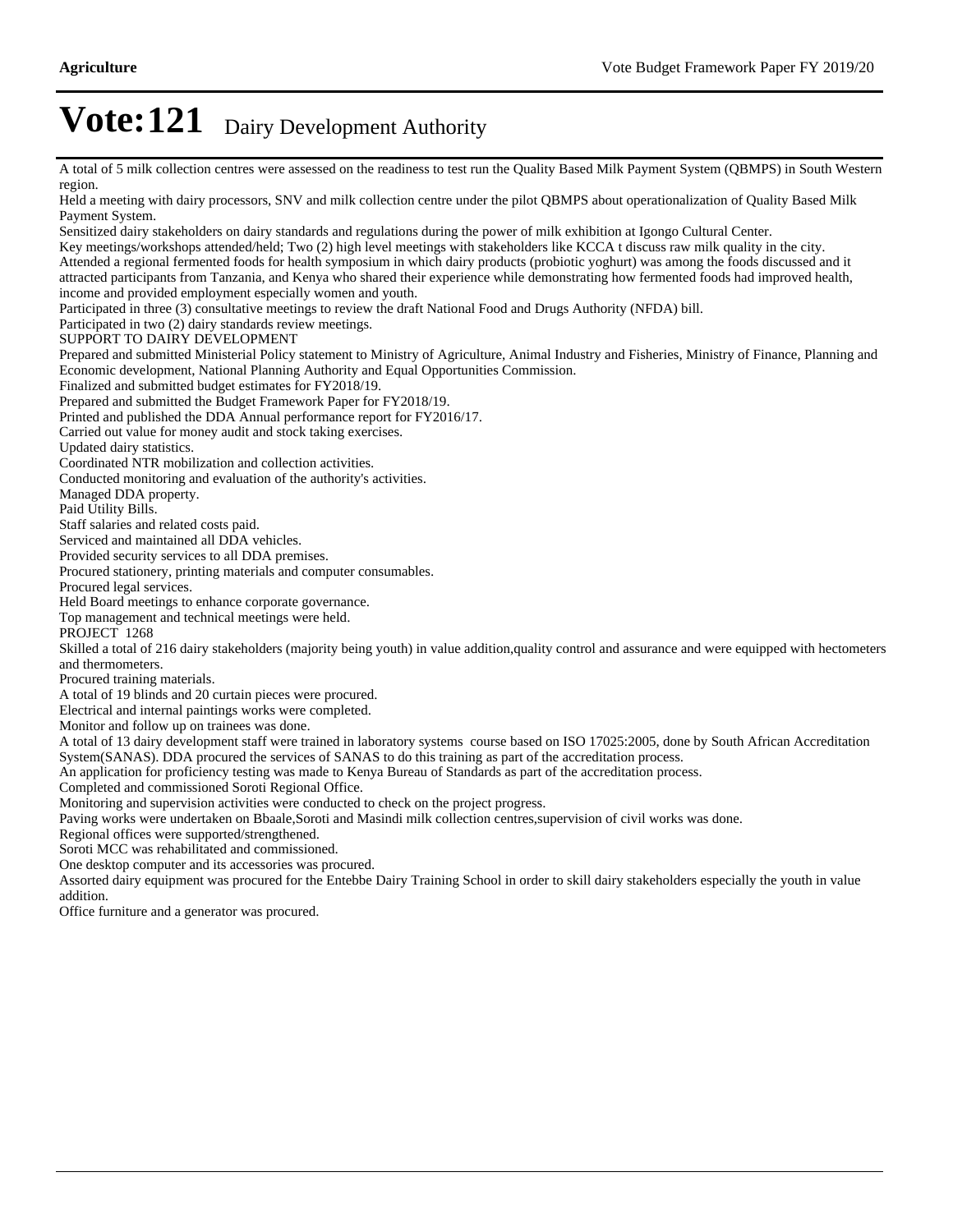#### **Performance as of BFP FY 2018/19 (Performance as of BFP)**

#### DAIRY PRODUCTION AND MARKETING

A total of 1,669 dairy stakeholders were skilled in hygienic milk production, General Manufacturing Practices (GMP), packaging, Labelling and storage, hay and silage making, Quality Based Milk Payment System (QBMPS) and group leadership, formation and strengthening, dairy standards and regulations, good dairy farming practices, fodder conservation for dry season feeding, control of tick diseases, good dairy farm practices, labor saving technologies and breeding technologies in Kampala, Luwero, Gulu, Kiruhura, Lyantonde, Mbarara, Nakaseke, Nakasongola, Gomba, Sembabule, Serere, Kaberamaido, Ngora, Sironko, Bulambuli, Kaabong, Nakapiripirit, Soroti, Nwoya, Mayuge, Namayingo, Busia, Tororo and Kibuku Districts.

One (01) dairy farmers group was formed.

Constructed a modern milking parlor at Katerero Dairy Farm in Buyanja, Rukungiri District to improve on hygienic milking.

Participated in the 26th National Agricultural Show in Jinja District to demonstrate dairy technologies to over 600,000 people.

Held a meeting with the Executive Committee of Gulu Community Dairy Farmers' Cooperative Society youth umbrella to develop a business plan for commercial pasture conservation.

Kakuuto Dairy Farmers Cooperative Society in Rakai District was strengthened in terms of leadership, resolving conflicts with in the cooperative. This was achieved through conducting two meetings with the leaders, members of the cooperative and various concerned stakeholders.

Held two (02) meetings with dairy producer organization while emphasing on issues of proper management of the cooperatives as dairy farming as a business.

#### QUALITY ASSURANCE AND REGULATION

A total of 576 dairy premises/equipment were inspected in Kiruhura, Mbarara, Kabarole, Isingiro, Bushenyi, Sheema, Lyantonde, Ibanda, Ntungamo, Nakaseke, Kalungu, Masaka, Lwengo, Mukono, Kampala, Kayunga, wakiso, Sembabue, Entebbe, Kaabong, Moroto, Nakapiripirit, Mbale, Soroti, Serere, Kaberamaido, Amuria, Manafwa, Kween, Hoima, Masindi, Kiryandongo, Busia, Tororo, Malaba, Pallisa, Budaka, Gulu and Kibuku Districts.

A total of 1,029 milk and milk product samples were analyzed.

A total of 432 dairy businesses were registered.

A total of 06 enforcement operations were carried out in Kabarole, Sembabule, Ngoma, Nakaseke, Kiboga and Kyankwanzi Districts.

A total of 17 market surveillance exercises were conducted in Mbarara, Isingiro, Sembabule, Nakaseke, Kumi and Gulu.

A stakeholder feedback meeting was organized for dairy stakeholders from Nakaseke, Kyankwanzi and Kiboga Districts.

Participation in key meetings;- 3rd party Accreditation of the EAC proficiency testing schemes. Policy meeting with International Organization for Standards (ISO) Secretary General, that discussed about how Uganda can enhance its involvement and influence on the International Standards development processes. Meting with UNBS on the harmonization of nine (9) draft regional milk and milk products standards to facilitate cross border trade.

#### SUPPORT TO DAIRY DEVELOPMENT

Conducted monitoring and evaluation of the Authority's activities.

Updated dairy statistics.

Coordinated NTR mobilization and collection initiatives.

Conducted audit exercises.

Reviewed the performance of the project 1268 to ascertain whether the intended project objectives are being achived.

Staff salaries and related costs were paid.

Managed DDA property.

Paid utility bills.

Serviced and maintained all DDA vehicles.

Procured stationery, Printing materials and computer consumables.

Procured legal services.

Held Board meetings to enhance corporate governance.

Top management and technical meetings were held.

Monitored human resource activities in regional offices.

Undertook equipment repairs and servicing, updated the Authority's website, maintained IFMS.

PROJECT 1268

A total of 112 dairy stakeholders were trained in yoghurt production and quality control and quality assurance.

A total of 2 follow up field monitoring trips on trainees were made in the Central and Eastern region covering districts of Soroti, Serere, Ngora,

Kumi, Mbale, Bududa and Manafwa and Central region covering the districts of Kayunga, Wakiso, Nakasongola and Nakaseke.

Procured training materials.

Paid utility bills.

Procured stationery.

Security services provided.

Staff salaries and related costs were paid.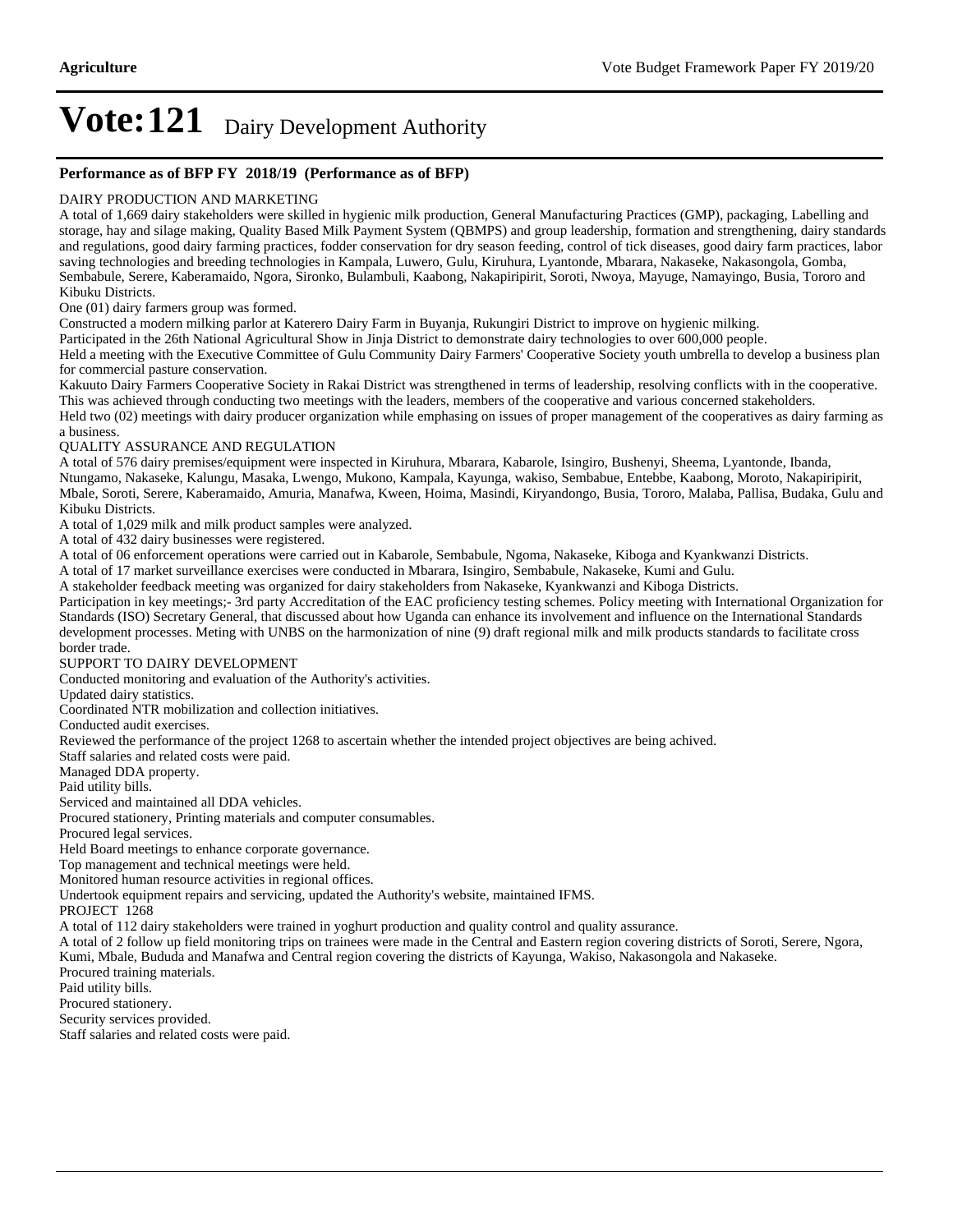#### **FY 2019/20 Planned Outputs**

DAIRY PRODUCTION AND MARKETING Procure and distribute 500 food grade milk handling utensils to reduce post-harvest losses. Rehabilitate and equip Entebbe Dairy Training School rehabilitated. Train and skill Dairy stakeholders in value addition. Creation and or strengthening of Dairy farmer groups Rehabilitate and equip two (2) cold chain infrastructure. Procure and distribute Dairy critical inputs and equipment . Procure and distribute pasture seeds to dairy farmers. Procure chuff cutters to promote labor saving technologies. Conduct training for small scale processors/cottage product development and improvement, business entrepreneurship, value addition and certification. Formation and strengthening dairy farmers groups. Train farmers in good dairy farming practices, hygienic milk production and testing, silage and hay making, group formation, labor saving technologies and breeding technologies. Conduct milk consumption campaigns/events. QUALITY ASSURANCE AND REGULATION Procure laboratory equipment, reagents and consumables. Strengthening of Laboratories. Open up mini laboratories at regional level. Continue with the Accreditation of the National Dairy Analytical Laboratory. Conduct quality promotion campaigns/events. Carry out enforcement operations. Inspect or register milk handling premises, equipment and consignments. Carry out market surveillance to enhance quality assurance and regulation. SUPPORT TO DAIRY DEVELOPMENT Pay Staff salaries and other related costs. Enhancing Corporate governance and reporting. Dairy sub sector data generation . Strengthening Finance and accounting . Enhance human resource management. Promotion of Information technology. Institutional strengthening and support services. Strengthen Internal Audit function. Strengthen Monitoring and evaluation function . Support the Procurement and disposal activities. Information dissemination activities. Procure and distribute Dairy critical inputs and equipment .

#### **Medium Term Plans**

Developing capacity of dairy stakeholders along the dairy value chain through continuous trainings.

Continue with the rehabilitation and equipping of the Entebbe Dairy Training School with the major aim of promoting skilling in value addition, quality assurance and dairy development.

Promoting the use of food grade materials to enhance safety of milk and also reduce post harvest losses.

Continue with ensuring quality and safety of milk and milk products through conformity assessment activities to ensure compliance to dairy standards and regulations with the aim of boosting dairy exports.

Opening up regional offices to strengthen institutional capacity and enhance service delivery.

Implementing the approved organization and salary structure.

Continue with the rehabilitation of the cold chain infrastructure.

Enhancing Corporate Governance.

Strengthening monitoring and evaluation function.

Continue with management of DDA property

#### **Efficiency of Vote Budget Allocations**

Most of the resources have been allocated to key priority areas that address the objectives of NDP II, Agriculture Sector Strategic Plan II,National Dairy Strategy II, Presidential Manifesto and DDA Strategic Plan II.

#### **Vote Investment Plans**

Rehabilitation and equipping of 2 milk collection centres. Rehabilitation and equipping of Entebbe Dairy Training School. Continue with the accreditation of the National Dairy Analytical Laboratory .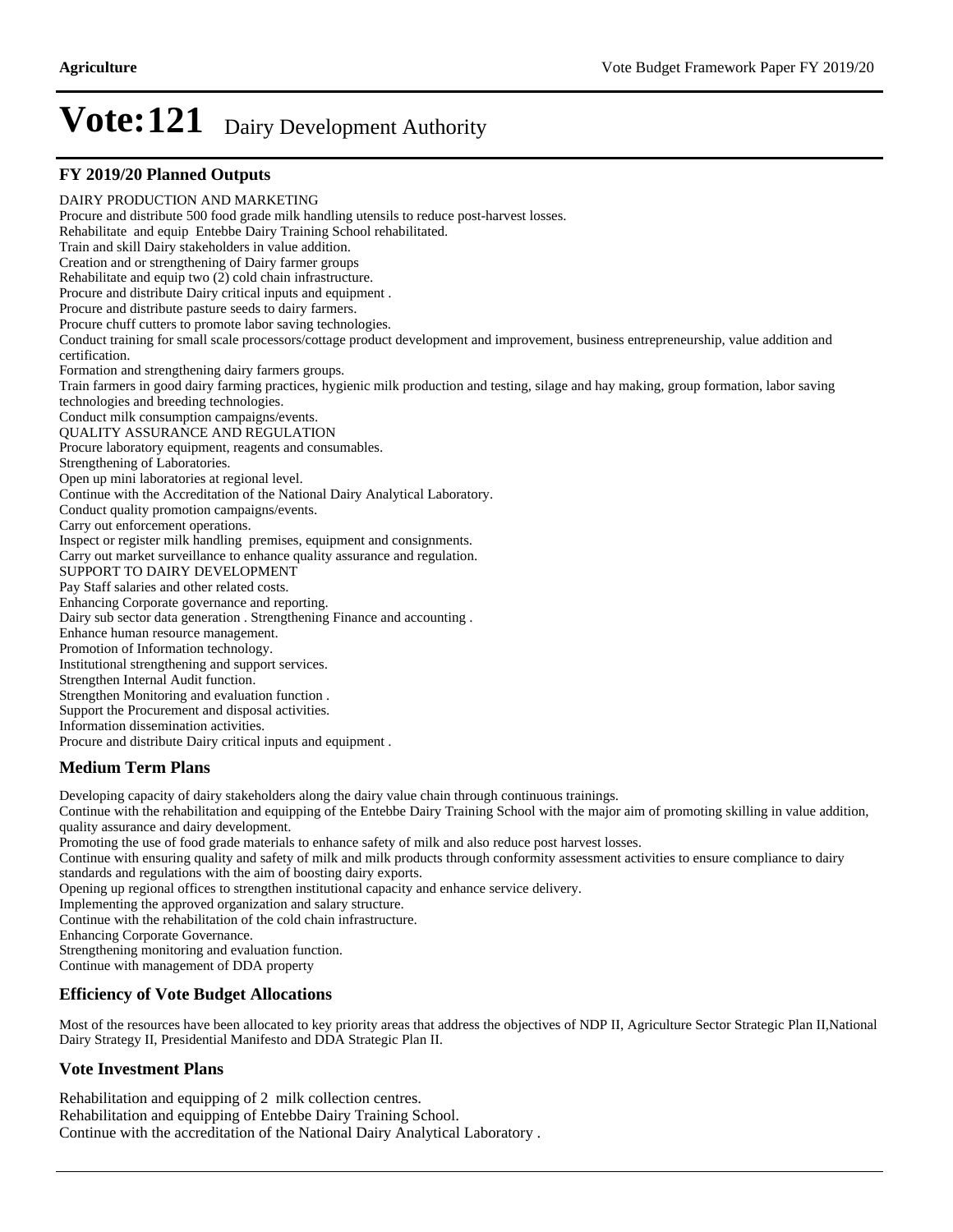#### **Major Expenditure Allocations in the Vote for FY 2019/20**

Rehabilitating and equipping Entebbe Dairy Training School. Rehabilitating and equipping Milk collection Centres. Training/skilling Dairy stakeholders along the value chain. Ensuring compliance to dairy standards and regulations.

#### **V3: PROGRAMME OUTCOMES, OUTCOME INDICATORS AND PROPOSED BUDGET ALLOCATION**

#### **Table V3.1: Programme Outcome and Outcome Indicators**

|  |  | <b>Vote Controller :</b> |  |
|--|--|--------------------------|--|
|--|--|--------------------------|--|

**Programme : 55 Dairy Development and Regulation**

**Programme Objective :** To increase production of quality and marketable milk and milk products

**Responsible Officer:** Dr. Jolly K. Zaribwende

#### **Programme Outcome: Increased production of quality and marketable milk and milk products**

*Sector Outcomes contributed to by the Programme Outcome*

**1. Increased market and value addition for primary and secondary agricultural products**

|                                                                                                     |                          |               |                     | <b>Performance Targets</b> |                          |                          |                          |
|-----------------------------------------------------------------------------------------------------|--------------------------|---------------|---------------------|----------------------------|--------------------------|--------------------------|--------------------------|
| <b>Programme Performance Indicators (Output)</b>                                                    | 2017/18<br><b>Actual</b> | <b>Target</b> | $2018/19$ Base year | <b>Baseline</b>            | 2019/20<br><b>Target</b> | 2020/21<br><b>Target</b> | 2021/22<br><b>Target</b> |
| • Production volume of quality and marketable<br>milk and milk products.                            |                          | 5%, 3%        |                     |                            | $5\%$                    | 6%                       | 7%                       |
| • Proportion of milk and milk products<br>conforming and complying to standards and<br>regulations. | 2%                       |               |                     |                            | $4\%$                    | 6%                       | 8%                       |

#### **Table V3.2: Past Expenditure Outturns and Medium Term Projections by Programme**

| Billion Uganda shillings                     | 2017/18 | 2018/19                                                    |        | 2019-20                          | <b>MTEF Budget Projections</b> |         |         |         |
|----------------------------------------------|---------|------------------------------------------------------------|--------|----------------------------------|--------------------------------|---------|---------|---------|
|                                              | Outturn | $\left  \text{Approved} \right $ Spent By<br><b>Budget</b> | End O1 | <b>Proposed</b><br><b>Budget</b> | 2020-21                        | 2021-22 | 2022-23 | 2023-24 |
| <b>Vote :121 Dairy Development Authority</b> |         |                                                            |        |                                  |                                |         |         |         |
| 55 Dairy Development and Regulation          | 5.603   | 5.735                                                      | 1.182  | 5.735                            | 6.541                          | 7.111   | 7.784   | 8.578   |
| <b>Total for the Vote</b>                    | 5.603   | 5.735                                                      | 1.182  | 5.735                            | 6.541                          | 7.111   | 7.784   | 8.578   |

#### **V4: SUBPROGRAMME PAST EXPENDITURE OUTTURNS AND PROPOSED BUDGET ALLOCATIONS**

#### **Table V4.1: Past Expenditure Outturns and Medium Term Projections by SubProgramme**

| Billion Uganda shillings                              | 2017/18        | FY 2018/19            |                      | 2019-20                          | <b>Medium Term Projections</b> |             |             |             |
|-------------------------------------------------------|----------------|-----------------------|----------------------|----------------------------------|--------------------------------|-------------|-------------|-------------|
|                                                       | Outturn Budget | <b>Approved Spent</b> | Bv<br><b>End Sep</b> | <b>Proposed</b><br><b>Budget</b> | 2020-21                        | $2021 - 22$ | $2022 - 23$ | $2023 - 24$ |
| <b>Programme: 55 Dairy Development and Regulation</b> |                |                       |                      |                                  |                                |             |             |             |
| 01 Headquarters                                       | 3.532          | 3.693                 | 0.949                | 3.693                            | 4.090                          | 4.661       | 5.333       | 6.127       |
| 1268 Dairy Market Acess and Value Addition            | 2.097          | 2.042                 | 0.233                | 2.042                            | 2.451                          | 2.451       | 2.451       | 2.451       |
| <b>Total For the Programme: 55</b>                    | 5.629          | 5.735                 | 1.182                | 5.735                            | 6.541                          | 7.111       | 7.784       | 8.578       |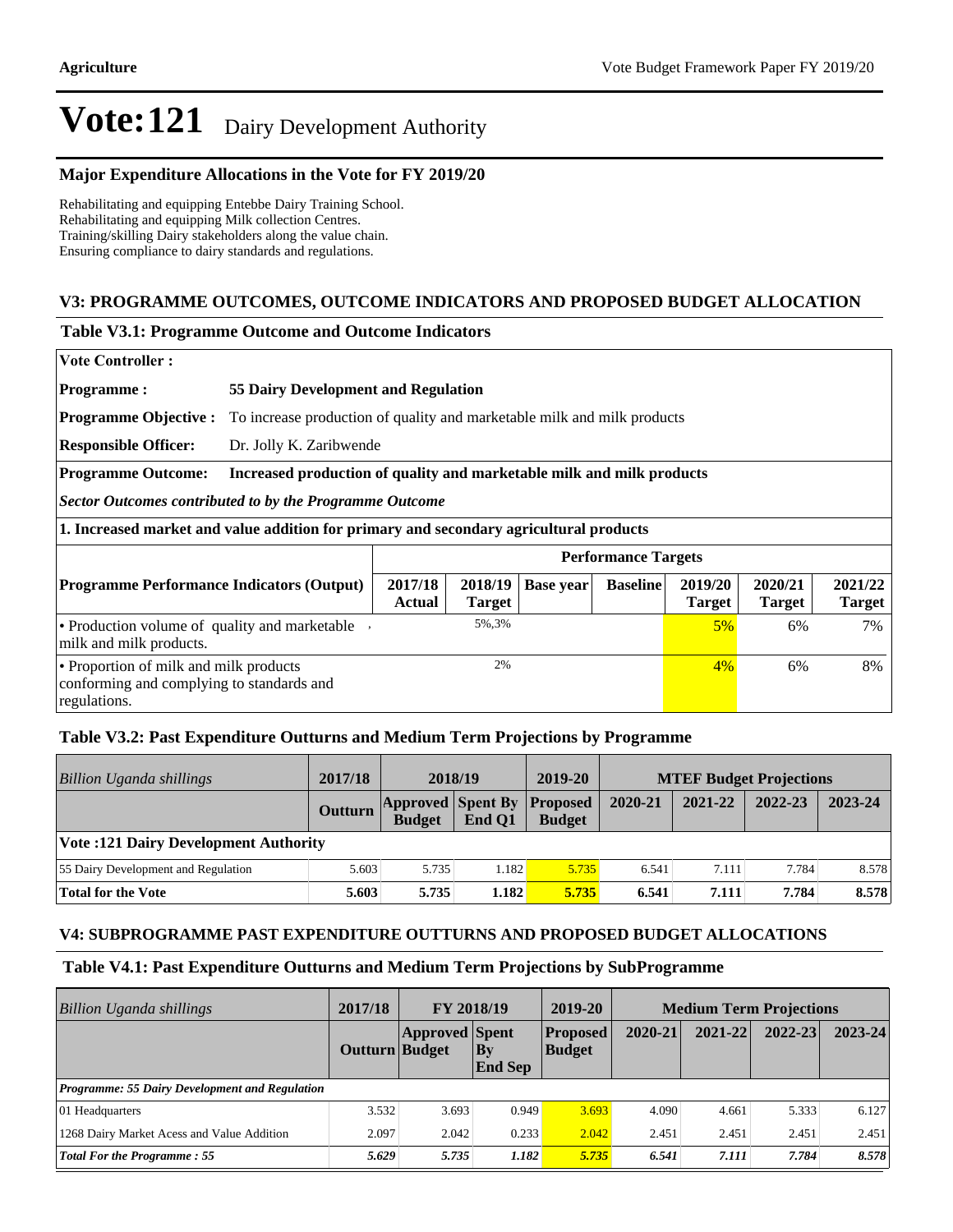| <b>Total for the Vote:121</b>                                                      | 5.629   | 5.735 | 1.182                                                                   | 5.735                                                                                                                                   | 6.541                                                                                                                       | 7.111 | 7.784 | 8.578 |  |
|------------------------------------------------------------------------------------|---------|-------|-------------------------------------------------------------------------|-----------------------------------------------------------------------------------------------------------------------------------------|-----------------------------------------------------------------------------------------------------------------------------|-------|-------|-------|--|
| <b>Table V4.2: Key Changes in Vote Resource Allocation</b>                         |         |       |                                                                         |                                                                                                                                         |                                                                                                                             |       |       |       |  |
| Major changes in resource allocation over and above the<br>previous financial year |         |       |                                                                         | Justification for proposed Changes in Expenditure and<br><b>Outputs</b>                                                                 |                                                                                                                             |       |       |       |  |
| <b>Vote :121 Dairy Development Authority</b>                                       |         |       |                                                                         |                                                                                                                                         |                                                                                                                             |       |       |       |  |
| Programme: 55 Dairy Development Authority                                          |         |       |                                                                         |                                                                                                                                         |                                                                                                                             |       |       |       |  |
| Output: 72 Government Buildings and Administrative Infrastructure                  |         |       |                                                                         |                                                                                                                                         |                                                                                                                             |       |       |       |  |
| Change in Allocation (UShs Bn):                                                    | (0.288) |       |                                                                         |                                                                                                                                         | Most rehabilitation works at Entebbe Dairy Training School<br>will be implemented in FY 2018/19                             |       |       |       |  |
| Output: 75 Purchase of Motor Vehicles and Other Transport Equipment                |         |       |                                                                         |                                                                                                                                         |                                                                                                                             |       |       |       |  |
| Change in Allocation (UShs Bn):<br>(0.156)                                         |         |       | No procurement of motor vehicles in the FY 2019/20 under<br>the project |                                                                                                                                         |                                                                                                                             |       |       |       |  |
| Output: 76 Purchase of Office and ICT Equipment, including Software                |         |       |                                                                         |                                                                                                                                         |                                                                                                                             |       |       |       |  |
| 0.005<br>Change in Allocation (UShs Bn):                                           |         |       |                                                                         |                                                                                                                                         | Office equipment will be procured for the Northeastern<br>region and Northern region offices in the FY 2019/20              |       |       |       |  |
| Output: 77 Purchase of Specialised Machinery & Equipment                           |         |       |                                                                         |                                                                                                                                         |                                                                                                                             |       |       |       |  |
| 0.403<br>Change in Allocation (UShs Bn):                                           |         |       |                                                                         |                                                                                                                                         | To have a complete set to enable test run of the equipment<br>and functionality of the factory to skill dairy stakeholders. |       |       |       |  |
| Output: 78 Purchase of Office and Residential Furniture and Fittings               |         |       |                                                                         |                                                                                                                                         |                                                                                                                             |       |       |       |  |
| Change in Allocation (UShs Bn):<br>0.030                                           |         |       |                                                                         | The furniture is to refurbish the newly constructed North<br>eastern regional office in Soroti and Northern regional office<br>in Gulu. |                                                                                                                             |       |       |       |  |

### **Table V4.3: Major Capital Investment (Capital Purchases outputs over 0.5Billion)**

| <b>FY 2018/19</b>                                                                                                                                                                                                                                                           | FY 2019/20 |                                                                                                           |                                                           |
|-----------------------------------------------------------------------------------------------------------------------------------------------------------------------------------------------------------------------------------------------------------------------------|------------|-----------------------------------------------------------------------------------------------------------|-----------------------------------------------------------|
| <b>Appr. Budget and Planned Outputs</b>                                                                                                                                                                                                                                     |            | <b>Expenditures and Achievements</b><br>by end Sep                                                        | <b>Proposed Budget and Planned Outputs</b>                |
| <b>Vote 121 Dairy Development Authority</b>                                                                                                                                                                                                                                 |            |                                                                                                           |                                                           |
| Programme: 55 Dairy Development and Regulation                                                                                                                                                                                                                              |            |                                                                                                           |                                                           |
| Project: 1268 Dairy Market Acess and Value Addition                                                                                                                                                                                                                         |            |                                                                                                           |                                                           |
| <b>Output: 72 Government Buildings and Administrative Infrastructure</b>                                                                                                                                                                                                    |            |                                                                                                           |                                                           |
| Paving works for Gulu and Soroti MCCs<br>undertaken, 2 Milk collection centers<br>rehabilitated, Lagoon sewerage system rehabilitated<br>at the factory plant, Entebbe Dairy Training School<br>(EDTS) main hall rehabilitated and<br>equipped, EDTS Hostels rehabilitated. |            | Contract for the rehabilitation of<br>Hostels was awarded.<br>Other procurement processes are<br>ongoing. | <b>EDTS</b> land fenced<br>MCC rehabilitated and equipped |
| <b>Total Output Cost(Ushs</b><br>Thousand):                                                                                                                                                                                                                                 | 0.870      | 0.024                                                                                                     | 0.581                                                     |
| Gou Dev't:                                                                                                                                                                                                                                                                  | 0.870      | 0.024                                                                                                     | 0.581                                                     |
| Ext Fin:                                                                                                                                                                                                                                                                    | 0.000      | 0.000                                                                                                     | 0.000                                                     |
| $A.I.A$ :                                                                                                                                                                                                                                                                   | 0.000      | 0.000                                                                                                     | 0.000                                                     |